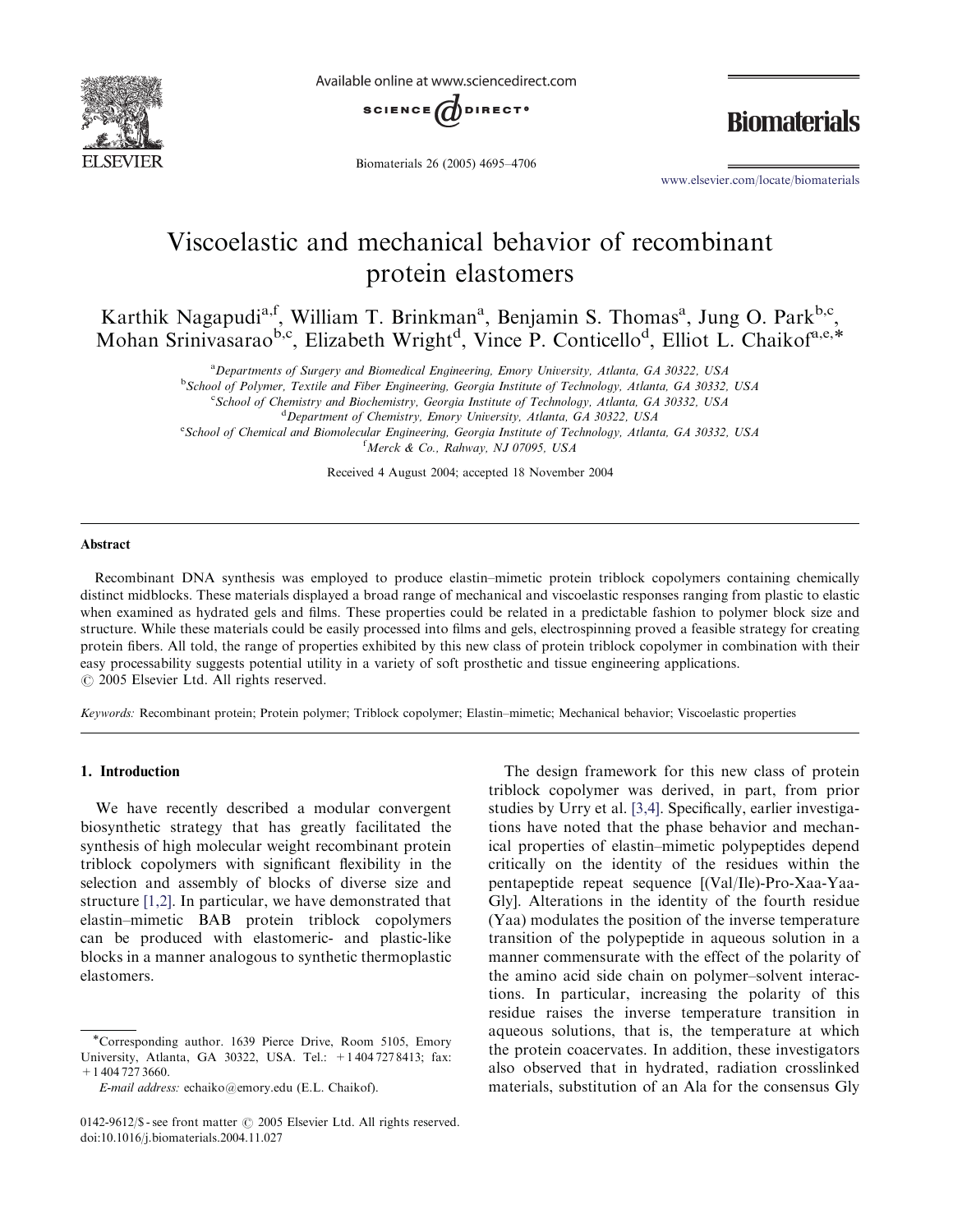residue in the third (Xaa) position of the repeat sequence changed the mechanical response of the material from elastic to plastic deformation. This effect was attributed to a change from a type II to a type I  $\beta$  turn upon substitution of Pro-Gly with Pro-Ala in the pentapeptide repeat sequence. Accordingly, we have recently expressed two amphiphilic triblock polypeptides that incorporate identical endblocks comprised of a hydrophobic plastic monomer sequence [(IPAVG)4  $(VPAVG)$ <sub>n</sub> separated by a central hydrophilic elastomeric block, containing the monomer sequence  $[(VPGVG)_{4}(VPGEG)]_{m}$ . The repeat sequence of the endblock was chosen such that its inverse temperature transition would reside at or near ambient temperature, which would result in phase separation of the hydrophobic domains from aqueous solution under physiologically relevant conditions (pH 7.4,  $37^{\circ}$ C). In turn, the sequence of the central elastomeric repeat unit was chosen so that its transition temperature would be significantly higher than  $37^{\circ}$ C ensuring conformational flexibility at this temperature.

In a fashion similar to that observed for synthetic block copolymers, it is anticipated that the capacity to control midblock structure will be an important variable in tuning material properties of protein-based block copolymers [5,6]. In this report, we demonstrate that by varying midblock size and amino acid sequence, virtually crosslinked protein-based materials can be produced that display a wide range of viscoelastic and mechanical properties. Moreover, the potential versatility of these materials is further emphasized by confirming the capacity to process triblock protein polymers into a variety of forms, including films, gels, and fiber networks.

#### 2. Materials and methods

#### 2.1. Synthesis of diblock and triblock protein copolymers

Synthetic methods used to produce the DNA inserts that encode the various block copolymers have been described previously [2,7–9]. Oligonucleotide cassettes encoding the elastic  $(A)$  and plastic  $(B)$  repeat units (Table 1) were independently synthesized and inserted into the BamH I/HinD III sites within the polylinkers of pZErO-1 and pZErO-2, respectively. Recombinant clones were isolated after propagation in Escherichia  $\text{coll}$  strain Top10F' and double-stranded DNA sequence analysis verified the identity of the DNA inserts A and **B**. These clones were propagated in  $E$ . *coli* strain SCS110 in order to isolate preparative amounts of plasmid DNA. DNA monomers A and B were liberated from the respective plasmids via restriction digestion with BspM I and SexA I, respectively. Self-ligation of each DNA cassette afforded a population of concatemers encoding repeats of the plastic and elastic sequences, respectively.

Concatemers derived from DNA monomer B were inserted into the BspM I site of the modified polylinker C in plasmid pET-24a. A concatemer encoding sixteen repeats of the plastic sequence was isolated and identified via restriction cleavage with Kpn I and Pst I. Double-stranded DNA sequence analysis confirmed the integrity of the concatemer within the recombinant plasmid, which was labeled pPC. The concatemer was liberated from pPC via restriction cleavage with Kpn I and Pst I and purified via preparative agarose gel electrophoresis. Enzymatic ligation was used to join the concatemer cassette to the  $Kpn$  I/Pst I sites within the modified polylinker D in plasmid pET-24a. Double stranded DNA sequence analysis confirmed the integrity of the concatemer within the recombinant plasmid, which was labeled pPN. The pair of recombinant plasmids pPN and pPC encoded the N-terminal and C-terminal domains, respectively, of the diblock polymer P2 (Scheme 1). Restriction cleavage of each plasmid with SexA I and Xma I afforded two fragments, which were separated via preparative agarose gel electrophoresis. Enzymatic ligation of the large fragment of pPN and the small fragment of pPC afforded the recombinant plasmid pP2, which encoded protein P2 as a single contiguous reading frame within plasmid pET-24a.

Plasmid pP2 was propagated in E. coli strain SCS110 and cleaved with restriction endonuclease SexA I. A concatemer encoding the elastin sequence A was inserted into the compatible SexA I site of pP2. The recombinant clone was analyzed by restriction digestion with Kpn I and Pst I, followed by agarose gel electrophoresis. Two clones, pB9 and pC5, were isolated that contained 48 and 30 repeats of the elastic sequence A, respectively, and encoded proteins B9 and C5. In a similar manner, two additional triblock plasmids were designed and isolated by inserting concatamers derived from oligonucleotide repeat units  $E$  and  $F$  into the compatible SexA I site of plasmid pP2 (Table 1, Scheme 2). These plasmids were designated pPHP and pP2Asn, respectively, which encoded proteins PHP and P2Asn.

Plasmids pP2, pB9, pC5, pPHP, and pP2Asn were used to transform the E. coli expression strain BL21-Gold(DE3). Large-scale fermentation (3 L) was performed at  $37^{\circ}$ C in Terrific Broth (TB) medium supplemented with kanamycin  $(50 \mu g/mL)$  [10]. The fermentation cultures were incubated under antibiotic selection for 36–48 h at 37 °C with agitation at 175 rpm in an orbital shaker. Cells were harvested via centrifugation at  $4^{\circ}$ C and  $4000 g$  for 20 min and the cell pellet was resuspended in lysis buffer (150 mL; 100 mm NaCl, 50 mm Tris-HCl, pH 8.0) and stored at  $-80^{\circ}$ C. The frozen cells were lysed by three freeze/thaw cycles. Lysozyme (1 mg/mL), protease inhibitor cocktail (5 mL), benzonase (25 U/mL), and  $MgCl<sub>2</sub>$  (1 mm) were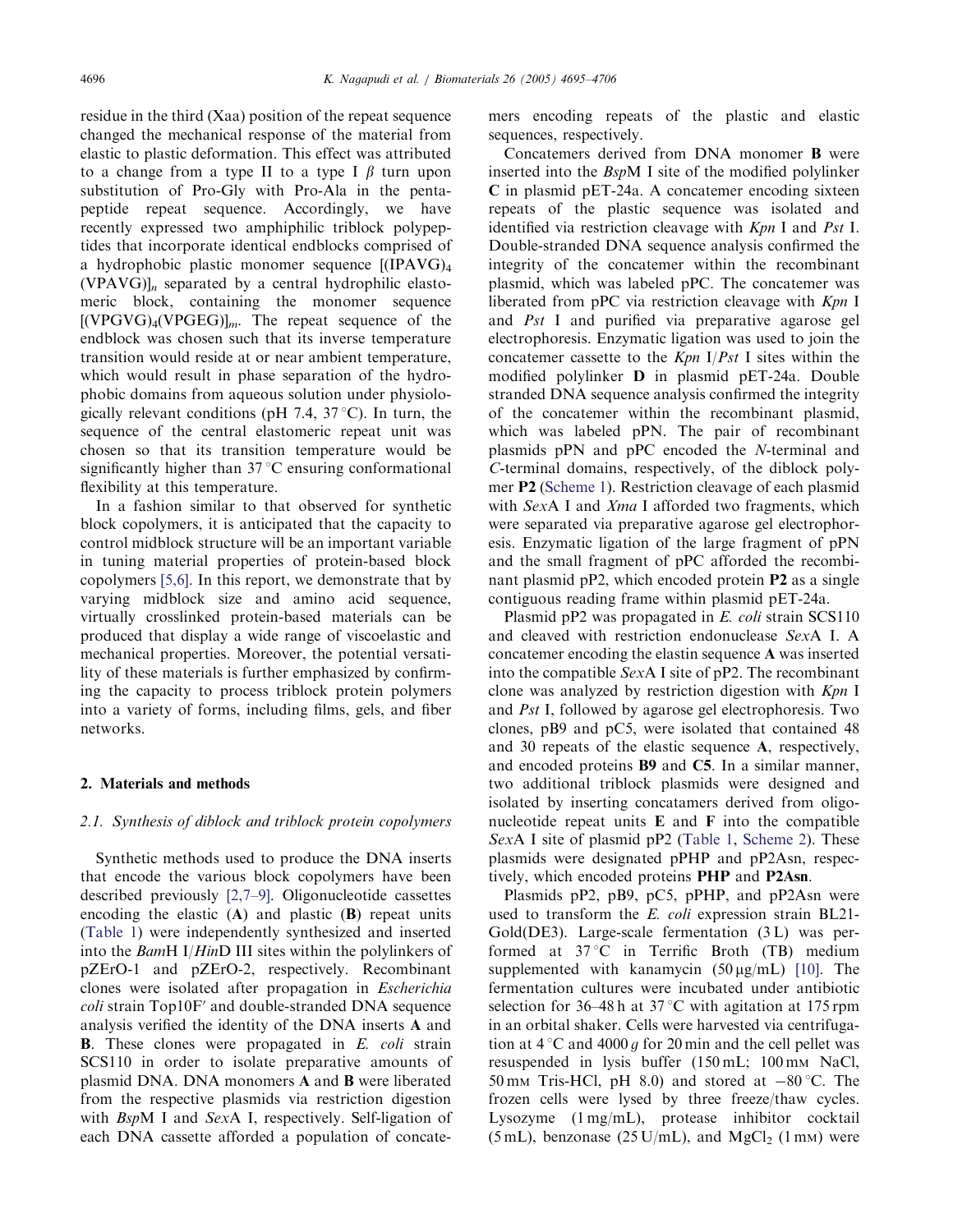| Table 1                                                                                                            |  |
|--------------------------------------------------------------------------------------------------------------------|--|
| Coding sequences of oligonucleotide cassettes employed for the construction of proteins P2, B9, C5, PHP, and P2Asn |  |

| A.<br>Val<br><b>GTA</b><br><b>CAT</b>                                                   | Pro<br><b>CCT</b><br>GGA                          | Gly<br>GGT<br>CCA                                           | Val<br><b>GTT</b><br>CAA                                  | Gly<br>$_{\rm GGC}$<br>CCG                    | Val<br><b>GTT</b><br>CAA                         | Pro<br>CCG<br>$_{\rm GGC}$                 | Gly<br>$\operatorname{GGT}$<br>$\rm CCA$                  | Val<br><b>GTA</b><br>CAT                                                | Gly<br>GGT<br>CCA                          | Val<br><b>GTA</b><br>$\mathsf{CAT}$                   | Pro<br><b>CCA</b><br>GGT                        | Gly<br>GGC<br>CCG        |
|-----------------------------------------------------------------------------------------|---------------------------------------------------|-------------------------------------------------------------|-----------------------------------------------------------|-----------------------------------------------|--------------------------------------------------|--------------------------------------------|-----------------------------------------------------------|-------------------------------------------------------------------------|--------------------------------------------|-------------------------------------------------------|-------------------------------------------------|--------------------------|
| Glu<br>GAA<br><b>CTT</b>                                                                | Gly<br>GGT<br><b>CCA</b>                          | Val<br><b>GTA</b><br>CAT                                    | Pro<br>CCG<br>$_{\rm GGC}$                                | Gly<br>GGT<br>$\rm CCA$                       | Val<br><b>GTT</b><br>CAA                         | Gly<br>$_{\rm GGC}$<br>$\rm{CCG}$          | Val<br><b>GTA</b><br>CAT                                  | Pro<br>$\rm CCA$<br>$_{\rm GGT}$                                        | Gly<br>$_{\rm GGC}$<br>$\mathbf{CCG}$      | Val<br><b>GTT</b><br>${\rm CAA}$                      | Gly<br>GGC<br>$\rm{CCG}$                        |                          |
| B.<br>Val<br><b>GTA</b><br>CAT                                                          | Pro<br>CCT<br>GGA                                 | Ala<br><b>GCT</b><br><b>CGA</b>                             | Val<br><b>GTT</b><br>CAA                                  | Gly<br><b>GGT</b><br><b>CCA</b>               | Ile<br>$\rm ATT$<br><b>TAA</b>                   | Pro<br>CCG<br>GGC                          | Ala<br>$\operatorname{GCT}$<br>CGA                        | Val<br><b>GTT</b><br>CAA                                                | Gly<br>$_{\rm GGT}$<br><b>CCA</b>          | Ile<br>$\rm{ATC}$<br><b>TAG</b>                       | Pro<br>CCA<br>GGA                               | Ala<br><b>GCT</b><br>CGA |
| Val<br><b>GTT</b><br>CAA                                                                | Gly<br><b>GGT</b><br><b>CCA</b>                   | Ile<br><b>ATC</b><br><b>TAG</b>                             | Pro<br>CCA<br>GGA                                         | $\rm Ala$<br><b>GCT</b><br><b>GCA</b>         | Val<br><b>GTT</b><br>CAA                         | Gly<br>$_{\rm GGC}$<br>CCG                 | Ile<br>ATT<br><b>TAA</b>                                  | Pro<br>CCG<br>GGC                                                       | ${\rm Ala}$<br>$\operatorname{GCT}$<br>CGA | Val<br><b>GTA</b><br>CAT                              | Gly<br>GGT<br><b>CCA</b>                        |                          |
| C.<br>Met<br>$\mathbf{ATG}$<br><b>TAC</b><br>Pro                                        | Val<br><b>GTT</b><br>CAA<br>Gly                   | Pro<br>CCG<br>$_{\rm GGC}$<br>Val                           | Gly<br>$\operatorname{GGT}$<br><b>CCA</b><br>Gly          | Val<br><b>GTA</b><br>CAT<br><b>Ile</b>        | Gly<br>$\operatorname{GGT}$<br><b>CCA</b><br>Pro | Val<br>$\mathsf{GTA}$<br><b>CAT</b><br>Ala | Pro<br>CCT<br>GGA<br>Val                                  | Gly<br>GGT<br><b>CCA</b><br>Gly                                         | Val<br><b>GTT</b><br>CAA<br>Stop           | Gly<br>GGG<br>CCC<br>Stop                             | Val<br>$\mathbf{GTA}$<br>CAT                    |                          |
| CCT<br>$_{\rm GGA}$                                                                     | $\operatorname{GCT}$<br>$_{\rm CGA}$              | <b>GTT</b><br>CAA                                           | $\operatorname{GGT}$<br>CCA                               | $\operatorname{ATT}$<br><b>TAA</b>            | $\ensuremath{\text{CCT}}$<br>$_{\rm GGA}$        | GCA<br>$_{\rm CGT}$                        | <b>GTT</b><br>${\rm CAA}$                                 | GGC<br>$\mathbf{CCG}$                                                   | <b>TGA</b><br>$\mathbf{ACT}$               | <b>TGA</b><br>$\mathbf{ACT}$                          |                                                 |                          |
| D.<br>Met<br>$\mathbf{ATG}$<br><b>TAC</b>                                               | Val<br><b>GTA</b><br>CAT                          | Pro<br>$\ensuremath{\text{CCT}}$<br>GGA                     | Ala<br>GCT<br>$_{\rm CGA}$                                | Val<br>$\operatorname{GTT}$<br>CAA            | Gly<br>GGT<br>$\rm CCA$                          | Ile<br><b>ATT</b><br><b>TAA</b>            | Pro<br>$\ensuremath{\text{CCT}}$<br>GGA                   | $\rm Ala$<br>GCA<br><b>CGT</b>                                          | Val<br><b>GTT</b><br>${\rm CAA}$           | Gly<br>GGC<br>CCG                                     | Val<br>GTT<br>CAA                               |                          |
| $\Pr$<br>$\mathbf{CCG}$<br>$_{\rm GGC}$                                                 | Gly<br>GGT<br>CCA                                 | Val<br><b>GTA</b><br>CAT                                    | Gly<br>GGT<br>CCA                                         | Val<br>$\mathbf{GTA}$<br>CAT                  | Pro<br>CCT<br>$_{\rm GGA}$                       | Gly<br>GGT<br>CCA                          | Val<br><b>GTT</b><br>${\rm CAA}$                          | Gly<br>$_{\rm GGG}$<br>$\ensuremath{\text{CCC}}\xspace$                 | Stop<br>$_{\rm TGA}$<br>$\mathbf{ACT}$     | Stop<br>$_{\rm TGA}$<br>$\mathbf{ACT}$                |                                                 |                          |
| Ε.<br>$\rm Ala$<br>$_{\mathrm{GCA}}$<br><b>CGT</b><br>$\rm Ala$<br>$\operatorname{GCT}$ | Pro<br>CCT<br>$_{\rm GGA}$<br>$\Pr$<br>CCG        | Gly<br>GGT<br>CCA<br>Gly<br>GGT                             | Gly<br>$_{\rm GGC}$<br>CCG<br>Gly<br>$\operatorname{GGT}$ | Val<br><b>GTT</b><br>CAA<br>Val<br><b>GTT</b> | Pro<br>CCG<br>$_{\rm GGC}$<br>Pro<br>CCG         | Gly<br>GGT<br><b>CCA</b><br>Gly<br>GGT     | Gly<br>$_{\rm GGC}$<br>CCG<br>Gly<br>$\operatorname{GGT}$ | $\rm Ala$<br>$\operatorname{GCT}$<br>CGA<br>Ala<br>$\operatorname{GCT}$ | Pro<br>CCG<br>GGC<br>Pro<br>CCT            | Gly<br>GGT<br><b>CCA</b><br>Gly<br>GGT                | Gly<br>GGT<br><b>CCA</b><br>Gly<br>$_{\rm GGC}$ |                          |
| $_{\rm CGA}$<br>$\rm Ala$<br>$_{\mathrm{GCA}}$<br>$_{\rm CGT}$                          | $\mathbf{CGC}$<br>Pro<br><b>CCT</b><br><b>GGA</b> | CCA<br>Gly<br>GGT<br>CCA                                    | <b>CCA</b>                                                | CAA                                           | $_{\rm GGC}$                                     | CCA                                        | $\rm CCA$                                                 | $_{\rm CGA}$                                                            | $_{\rm GGA}$                               | $\rm CCA$                                             | CCG                                             |                          |
| F.<br>Val<br><b>GTA</b><br><b>CAT</b>                                                   | Pro<br>$\ensuremath{\text{CCT}}$<br>$_{\rm GGA}$  | Gly<br>$_{\rm GGT}$<br>CCA                                  | Val<br><b>GTT</b><br>CAA                                  | Gly<br>$_{\rm GGC}$<br>CCG                    | Val<br><b>GTT</b><br>CAA                         | Pro<br>CCG<br>$_{\rm GGC}$                 | Asn<br>$\boldsymbol{\mathsf{AAC}}$<br><b>TTG</b>          | Val<br>$\mathsf{GTA}$<br>CAT                                            | Gly<br>$_{\rm GGT}$<br><b>CCA</b>          | Val<br><b>GTA</b><br>CAT                              | Pro<br>CCA<br>GGT                               |                          |
| Asn<br>AAT<br><b>TTA</b>                                                                | Val<br><b>GTT</b><br>CAA                          | Gly<br>$_{\rm GGT}$<br><b>CCA</b>                           | Val<br><b>GTA</b><br><b>CAT</b>                           | Pro<br>$\mathbf{CCG}$<br>$_{\rm GGC}$         | Asn<br><b>AAC</b><br><b>TTG</b>                  | Val<br><b>GTT</b><br>CAA                   | Gly<br>$_{\rm GGC}$<br>$\rm{CCG}$                         | Val<br><b>GTA</b><br>CAT                                                | Pro<br>CCA<br>GGT                          | Asn<br>$\mathbf{A}\mathbf{A}\mathbf{C}$<br><b>TTG</b> | Val<br><b>GTT</b><br>CAA                        |                          |
| Gly<br>GGC<br>CCG                                                                       | Val<br><b>GTA</b><br>$\rm CAT$                    | $\mathop{\mathrm{Pro}}$<br>$\ensuremath{\text{CCT}}$<br>GGA | Gly<br>$_{\rm GGT}$<br>$\rm CCA$                          |                                               |                                                  |                                            |                                                           |                                                                         |                                            |                                                       |                                                 |                          |

added to the lysate and the mixture was incubated at  $25^{\circ}$ C for 30 min. The cell lysate was incubated for 12 h at 4 °C and was centrifuged at 19,000  $g$  for 30 min at 4 °C to pellet the cell debris. The target proteins were purified from the clarified cell lysate by three to five cycles of

temperature-induced precipitation  $(4\degree C/37\degree C)$  from 500 mM NaCl solution. Dialysis and lyophilization afforded proteins as fibrous solids. Yields: P2, 781 mg/ L; B9, 418 mg/L; C5, 614 mg/L; PHP, 158 mg/L; and P2Asn, 728 mg/L.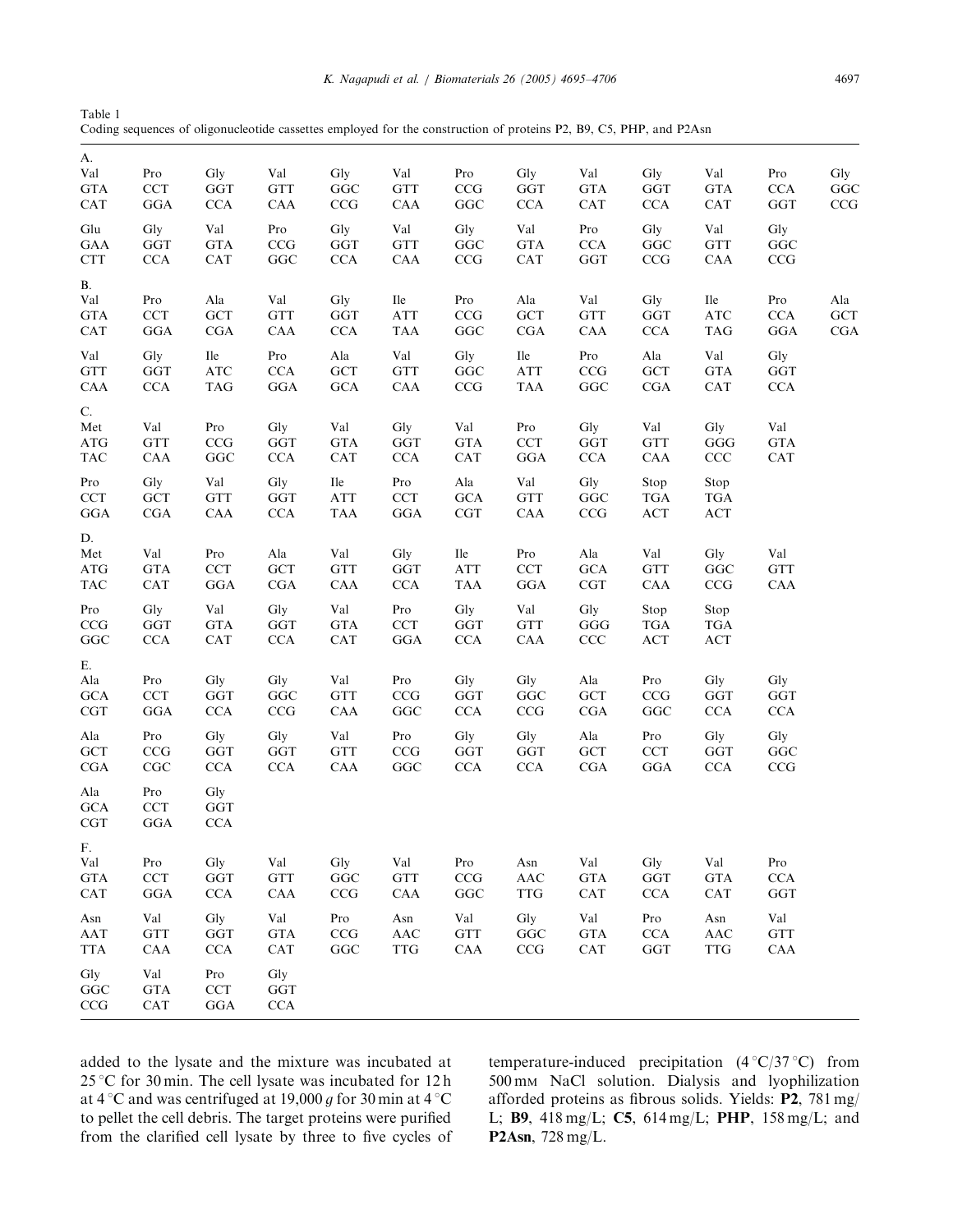

Scheme 1. Biosynthetic route to diblock P2 and triblock protein copolymers. DNA cassettes encoding plastic repeat units were independently synthesized and inserted into plasmids engineered as N-terminal (pPN) and C-terminal (pPC) blocks. After double digestion with Sex AI and Xma I, the two cleavage fragments are joined together via enzymatic ligation to afford plasmid pP2 with a single Sex AI restriction site that is located between the plastic domains. After digestion of pP2 with Sex AI, concatemers derived from oligonucleotide monomers A, E, or F were ligated into pP2 to yield plasmids, generically designated as pPEP, encoding triblock protein copolymers with hydrophobic, plastic endblocks and a hydrophilic midblock.

{VPAVG[(IPAVG)4(VPAVG)]16IPAVG}-[X]-{VPAVG[(IPAVG)4(VPAVG)]16IPAVG}

| P <sub>2</sub> | $[X]$ = VPGVGVPGVG                                                                 |
|----------------|------------------------------------------------------------------------------------|
| B9             | $[X]$ = VPGVG[(VPGVG) <sub>2</sub> VPGEG(VPGVG) <sub>2</sub> ] <sub>48</sub> VPGVG |
| C5             | $[X]$ = VPGVG[(VPGVG) <sub>2</sub> VPGEG(VPGVG) <sub>2</sub> ] <sub>30</sub> VPGVG |
| <b>PHP</b>     | $[X]$ = VPGVG[(APGGVPGGAPGGAPG) <sub>2</sub> ] <sub>23</sub> VPGVG                 |
| P2Asn          | $[X]$ = VPGVG[VPGVG(VPNVG)4VPG]12VPGVG                                             |

Scheme 2. Amino-acid sequence of protein-based block copolymers derived from concatemerization of elastin–mimetic peptide sequences A, B, E, and F.

#### 2.2. Amino-acid compositional analysis

**P2**: Obs (calc): Calc. (mol. -%): Ala, 19.7 (19.8); Gly, 20.1 (20.2); Ile, 14.9 (15.7); Pro, 21.6 (20.0); Val, 23.7 (24.3). B9: Obs (calc): Ala, 10.8 (8.1); Glx, 2.0 (2.4); Gly, 28.3 (31.9); Ile, 7.0 (6.4); Pro, 22.8 (20.0); Val, 28.2 (31.2). C5: Obs (calc): Ala, 11.14 (10.4); Glx, 2.9 (1.9); Gly, 29.62 (29.6); Ile, 9.64 (8.2); Pro, 17.66 (20.0); Val, 29.51 (29.9). PHP: Obs (calc): Ala, 19.4 (18.5); Gly, 30.9 (32.1); Ile, 8.66 (9.41); Pro, 20.6 (22.0); Val, 17.0 (18.0). P2Asn: Obs (calc): Ala, 14.8 (14.4); Asn, 4.22 (4.21), Gly, 20.7 (21.4); Ile, 11.4 (11.4); Pro, 19.0 (20.0); Val, 27.9 (28.6). MALDI-TOF mass spectrometry, Obs. (Calc.): P2, 72,016 (72, 116); B9, 165,356 (165,564); C5, 134,097 (134,438); PHP, 112,649 (112,320); P2Asn, 100,256 (100,206).

# 2.3. Rheological analysis of protein block copolymers in water

Rheological data were acquired on an Advanced Rheological Expansion System (ARES) rheometer

(Rheometric Scientific Inc., Newcastle, DE) in parallel plate geometry with a plate diameter of 25 mm. Briefly, 25 wt% protein solutions were prepared by adding ultrafiltered, distilled, deionized water (18 M $\Omega$  cm, Continental) to the protein at  $5^{\circ}$ C and allowing the solution to equilibrate for 72 h. The gap between parallel plates was adjusted to 0.2–0.35 mm. Dynamic mechanical experiments were performed in shear deformation mode to investigate the behavior of viscosity  $(\eta*)$ , storage modulus  $(G'$ , elastic property) and loss modulus  $(G'',$ viscous property) under appropriate thermal and mechanical conditions. An initial strain amplitude  $(y)$ sweep was performed at 3 and  $37^{\circ}$ C at different frequencies to determine the linear viscoelastic range for the protein polymer. With the exception of frequency sweep experiments, a frequency of 1 rad/s was not used because the torque generated was too low.

The temperature of gelation was determined by heating the samples from 3 to 50 °C at a rate of  $2 \degree C/$ step. After the desired temperature was reached at each step, an additional 30s was provided to ensure temperature equilibration. The temperature of gelation and viscoelastic properties subsequent to gelation were tested up to 10 thermal cycles and were found to be reproducible. Temperature jump experiments from 3 to  $37^{\circ}$ C were also performed to compare the kinetics of gelation between samples.

#### 2.4. Uniaxial tensile measurements

Block copolymer films were cast from  $10 \text{ wt\%}$ solutions of protein polymer in water. Although protein solutions were prepared at  $5^{\circ}C$ , solvent evaporation during film formation was performed at  $23^{\circ}$ C. After solvent evaporation, films were hydrated in phosphate buffer saline (PBS, pH 7.4, T 23 °C) for 24 h prior to tensile testing. Hydrated film thickness was measured by optical microscopy using a standard image analysis protocol.

A miniature materials tester Minimat 2000 (Rheometric Scientific Inc., Newcastle, DE) was used to determine the mechanical film properties in the tensile deformation mode with a 20 N load cell, a strain rate of 5 mm/min, and a gauge length of 5 mm. Tensile testing was conducted at room temperature and ambient relative humidity. Eight to ten specimens were tested and values for Young's modulus, tensile strength, and elongation to break reported as mean $\pm$ standard deviation.

# 2.5. Formation of fibers by electrospinning of protein solutions

The elastin–mimetic peptide polymer B9 was spun into fibers using an electrospinning technique, as detailed elsewhere [11,12]. 2, 2, 2 Trifluoroethanol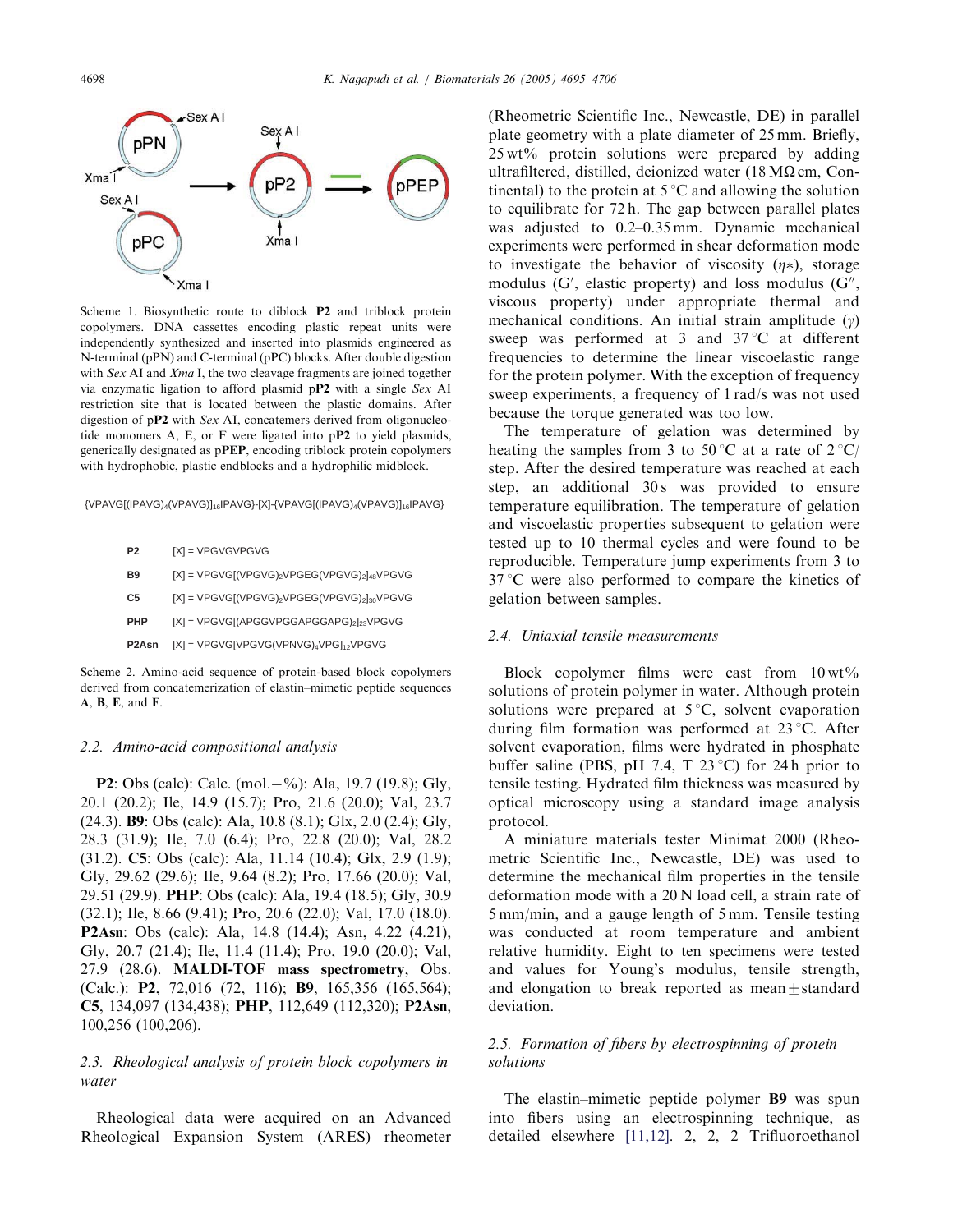(TFE) and water were chosen as solvents for electrospining. TFE is a good solvent for both the hydrophobic and hydrophilic blocks of these proteins at room temperature as compared to water which preferentially solvates the hydrophilic midblock. Thus, materials spun from TFE and water have the potential to exhibit different morphologies and mechanical properties. Briefly, protein polymer solutions  $(10 \text{ wt\%})$  were prepared in water or TFE. TFE-based solutions were extruded with the aid of a syringe pump (Harvard Apparatus, Inc.) through a positively charged metal blunt tipped needle  $(22 G \times 1.5 \text{ in})$  at ambient temperature and pressure and at a flow rate of  $30-50 \mu L/min$ . Fibers were collected on a grounded aluminum plate located 10–15 cm from the needle tip. A high voltage, low current power supply (ES30P/DDPM, Gamma High Voltage Research, Inc.) was used to establish an electric potential gradient of 18 kV. In the case of waterbased systems, spinning was performed at  $5^{\circ}C$  with the polymer fibers emerging into a heated box at ambient pressure and  $23^{\circ}$ C. The grounded aluminum plate was located inside the heated box. Such an arrangement was necessary since the aqueous polymer solutions exhibit gel points between 8 and  $15^{\circ}$ C.

# 2.6. Scanning electron microscopy of protein fibers

A Hitachi S800 FEG scanning electron microscope was used and operated at  $10 \text{ kV}$ . High-definition topographic images at low  $(1000 \times)$  and medium  $(30,000 \times)$  magnifications were digitally recorded with very short dwell times to minimize beam-induced damage. Fiber samples were deposited onto silicon chips for examination by scanning electron microscopy (SEM). The silicon chips were subsequently mounted onto aluminum specimen stubs by means of doublesided carbon tape, and coated with a gold film using a Denton DV-602 Turbo Magnetron Sputter System.

#### 3. Results and discussion

# 3.1. Synthesis of diblock and triblock protein copolymers

The emergence of genetic engineering of synthetic polypeptides has recently enabled the preparation of multiblock protein copolymers composed of complex peptide sequences in which individual blocks may have different mechanical, chemical, or biological properties [13]. For example, Cappello et al. [14] have produced a series of protein polymers ranging up to 1000 amino acids in size  $(\sim 85 \text{ kDa})$  that contain both silk- and elastin–mimetic sequences. Silk-like regions, which consist of between 12 and 48 alternating alanine and glycine residues are capable of crystallizing to form virtual crosslinks. These blocks are located between elastin–mimetic domains comprised of repeating VPGVG pentapeptides between 40 and 80 amino acids in length. Similarly, Petka et al. [15] have reported the synthesis of a 230 amino acid (22.5 kDa) recombinant protein triblock copolymer that gels in a thermally reversible manner through the association of a single 42 amino-acid leucine zipper region located in flanking endblocks. As these and other studies have illustrated, multiblock recombinant protein polymers can form biphasic materials that exhibit, to varying degrees, properties of the constituent species.

In this report protein triblock copolymers, derived solely from elastin–mimetic polypeptide sequences, were produced with identical endblock sequences of a hydrophobic plastic sequence  $[(IPAVG)<sub>4</sub>(VPAVG)]<sub>n</sub>]$ separated by a central hydrophilic elastomeric block of varying amino acid structure. The repeat sequence of the endblocks was chosen such that their inverse temperature transition would reside at or near ambient temperature ( $\sim$ 20 °C), which would result in phase separation of the hydrophobic domains from aqueous solution under physiologically relevant conditions (pH 7.4, T  $37^{\circ}$ C). In turn, the sequence of the central elastomeric repeat unit was chosen such that its transition temperature was significantly higher than  $37^{\circ}$ C yielding a conformational flexible polymer segment at this temperature. It bears comment that inflammatory or allergic reactions have not been reported in response to related elastin protein homopolymers or random copolymers composed of similar peptide sequences, including VPGVG, VPGKG, VPGEG, IPAVG, and VPAVG [16]. In addition, the selected peptide sequences do not appear to be chemotactic to leukocytes, in contrast to other elastin degradation products [17,18].

Five target protein polymers were synthesized. A diblock consisting of flanking plastic endblocks, designated as P2, and corresponding triblock copolymers with unique central elastomeric blocks, designated as B9, C5, PHP, and P2Asn. Isolated yields ranged from 150 to 800 mg/dL. Amino-acid analysis confirmed the expected composition for all protein polymers and mass spectrometry verified anticipated molar masses of 72 kD for P2, 165 kD for B9, 134 kD for C5, 112 kD for PHP, and 100 kD for P2Asn.

# 3.2. Gel points for diblock and triblock protein copolymers

The sol–gel transition for a given polymer solution can be easily detected by measurement of  $G'$  and  $G''$  as a function of temperature or time at fixed frequency. Various methods have been used to determine the gel point in rheological experiments, based on different definitions [19–25]. However, at temperatures significantly above the system  $T_{\rm g}$ , and if the system is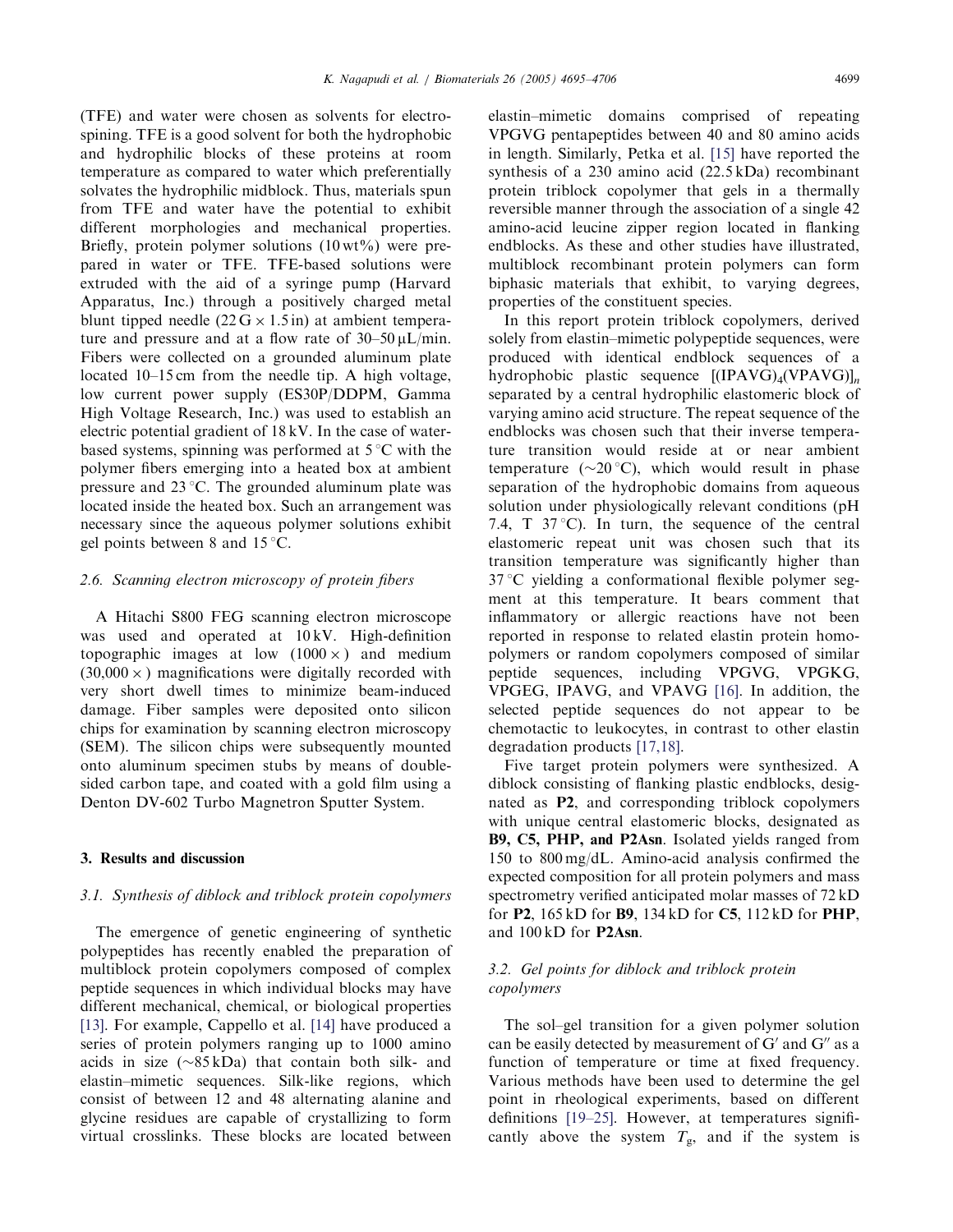stoichiometrically balanced,  $G'$  and  $G''$  coincide at the gel point [21], independent of the frequency of dynamic deformation imposed. Indeed, rheological measurements for each of these polymers, when dissolved in water, display a  $G'-G''$  crossover, indicating onset of gelation above the inverse transition temperature of the hydrophobic endblock (Figs. 1B–3B). Moreover, all systems investigated were found to undergo physical and reversible gelation, consistent with a stoichiometrically balanced system. Thus, the  $G'-G''$  crossover point was taken as the gel point, which ranged from 8 to 15 °C (Table 2). The capacity of both the midblock and endblocks to coacervate under appropriate conditions was predictable. However, it bears emphasis that the ability of the chosen endblock sequence  $[(IPAVG)<sub>4</sub>(V-$ PAVG)], to form effective *virtual* crosslinking sites and to retain plastic deformation behavior in the absence of chemical or radiation crosslinking had not been previously described. This behavior was further characterized by an analysis of both mechanical and viscoelastic responses.

# 3.3. Mechanical behavior and viscoelastic properties of protein triblock copolymer films

The strain level above which the viscoelastic response becomes nonlinear is dependent on polymer composition, molecular weight, concentration, temperature, and frequency, among other factors. Therefore, appropriate comparisons between different polymer systems require that rheological behavior be evaluated in the linear viscoelastic region. For example, at  $3^{\circ}$ C both **B9** and P2Asn showed linear viscoelasticity up to a strain amplitude of 25%, while PHP showed strong nonlinearity beyond a strain amplitude of 4%. However, at  $37^{\circ}$ C, where all of these block copolymers are in a gel phase, the viscosities and storage moduli were strain independent within the experimental range. Thus, a strain of 25% was selected to examine the rheological behavior of aqueous solutions of **B9** and **P2Asn** at  $3^{\circ}C$ , as lower strains did not generate enough torque, while a strain of 5% was applied in all other experiments. A 2.5% strain level was used for all property measurements for aqueous solutions of PHP.

Detailed investigations of the viscoelastic properties of these proteins in water are reported in Figs. 1–4 and critical parameters are summarized in Table 2. At  $3^{\circ}C$ , the viscosities of these protein solutions are very low, but the moduli reveal rheological responses near the flow-to-rubbery transition (Figs. 1A–3A). This implies that these systems exhibit appreciable intra- and intermolecular attraction even at low temperature, probably as a result of hydrogen bonding. Upon stepwise heating from 3 to  $50^{\circ}$ C, the proteins selfassociate via strong intra-and intermolecular physical bonds, which are reversible on cooling. This results in a considerable increase in viscosity and elastic modulus of up to three to four orders of magnitude (Figs. 1B–3B). Gelations were thermoreversible and the rheological responses reproducible upon repeated tests. At  $37^{\circ}$ C, all



Fig. 1. Rheological behavior of **B9** in water. (A) Dynamic shear storage (G'), loss modulus (G''), and complex viscosity ( $\eta$ \*) are plotted as a function of frequency ( $\gamma$  25%, 3 °C), (B) G' and G'' as a function of temperature ( $\gamma$  5%,  $\omega$  10 rad/s), (C) G', G'', and  $\eta$ \* as a function of frequency ( $\gamma$  5%, 37 °C), and (D) G' and  $\eta$  as a function of time ( $\gamma$  5%,  $\omega$  10 rad/s, 37 °C).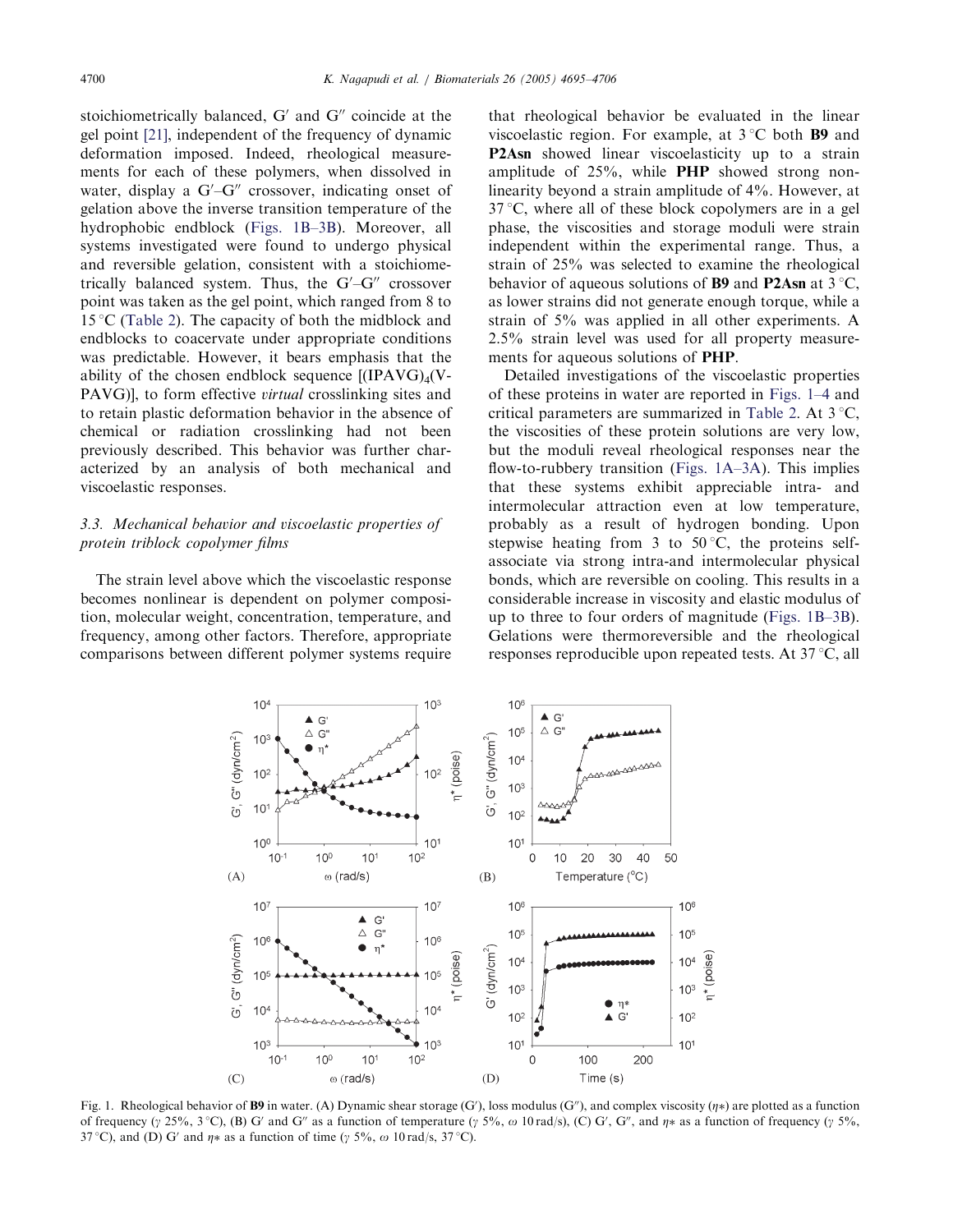

Fig. 2. Rheological behavior of **PHP** in water. (A) Dynamic shear storage (G'), loss modulus (G''), and complex viscosity ( $\eta$ \*) are plotted as a function of frequency ( $\gamma$  2.5%, 3 °C), (B) G' and G" as a function of temperature ( $\gamma$  2.5%,  $\omega$  10 rad/s), (C) G', G", and  $\eta$ \* as a function of frequency ( $\gamma$  2.5%, 37 °C), and (D) G' and  $\eta$ \* as a function of time ( $\gamma$  2.5%,  $\omega$  10 rad/s, 37 °C).



Fig. 3. Rheological behavior of **P2Asn** in water. (A) Dynamic shear storage  $(G')$ , loss modulus  $(G'')$ , and complex viscosity  $(\eta*)$  are plotted as a function of frequency ( $\gamma$  25%, 3 °C), (B) G' and G" as a function of temperature ( $\gamma$  5%,  $\omega$  10 rad/s), (C) G', G", and  $\eta$ \* as a function of frequency ( $\gamma$  5%, 37 °C), and (D) G' and  $\eta$ \* as a function of time ( $\gamma$  5%,  $\omega$  10 rad/s, 37 °C).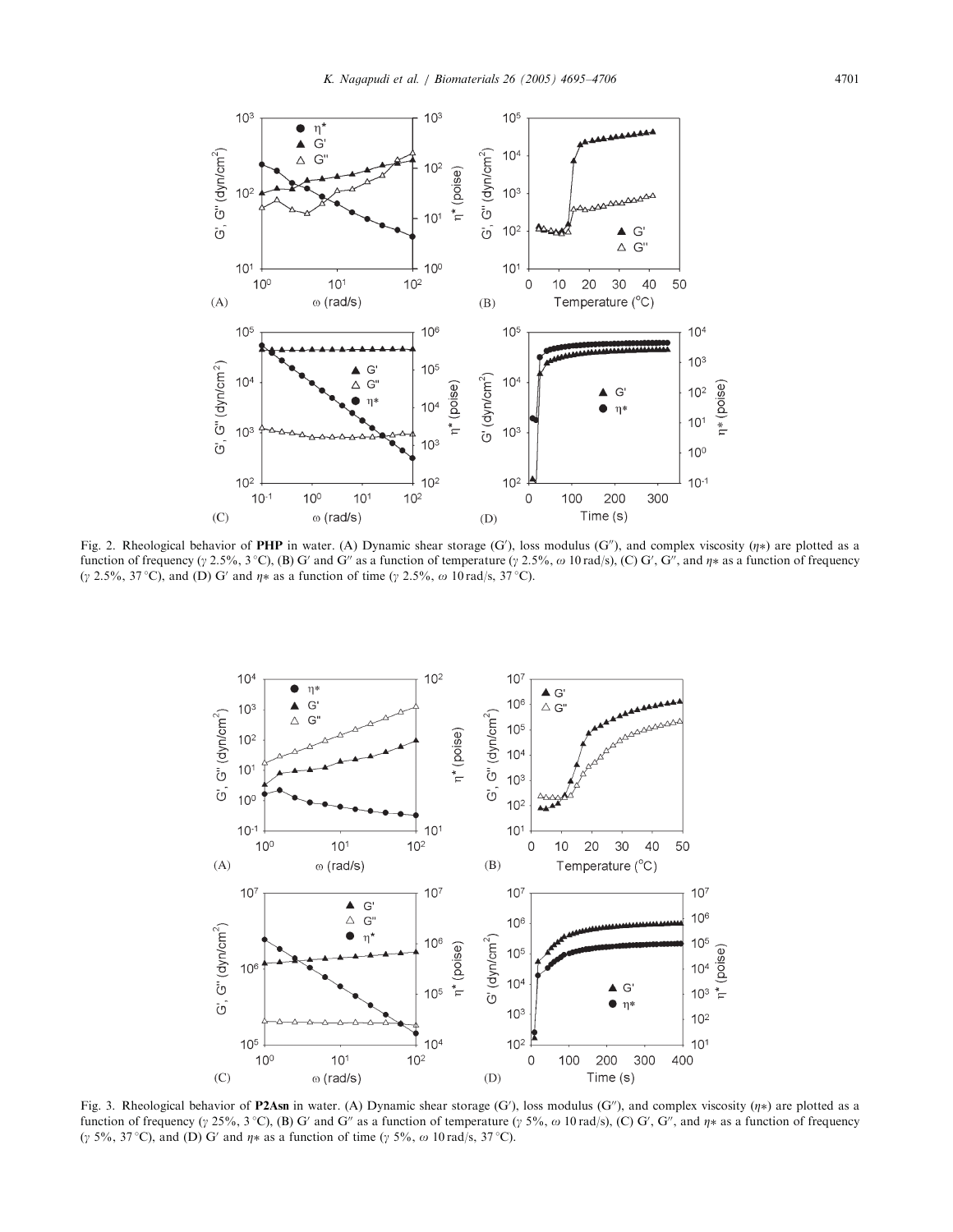| Protein                        | Gel point <sup>a</sup> $(^{\circ}C)$ | Gel modulus <sup>b</sup> (kPa) | Gel complex viscosity <sup>b</sup> (Poise) | Tan $\delta^{\text{b}}$ |
|--------------------------------|--------------------------------------|--------------------------------|--------------------------------------------|-------------------------|
| P <sub>2</sub>                 | 13.2                                 | 280                            | 3,000,000                                  | 0.1428                  |
| $C5^{\circ}$                   | 14.8                                 | 6.5                            | 70,000                                     | 0.0128                  |
| <b>B</b> 9                     | 15.0                                 | 10.5                           | 103,000                                    | 0.0450                  |
| PHP                            | 8.2                                  | 4.5                            | 44,500                                     | 0.0178                  |
| P <sub>2</sub> A <sub>sn</sub> | 10.4                                 | 126                            | 1,200,000                                  | 0.1730                  |
|                                |                                      |                                |                                            |                         |

Table 2 Rheological properties of elastin–based protein polymers

<sup>a</sup>G'-G'' crossover temperature measured at  $\gamma = 5\%$  (2.5% for PHP),  $\omega = 10 \text{ rad/s}$ .

<sup>b</sup>All quantities measured at  $\gamma = 5\%$  (2.5% for PHP),  $\omega = 1$  rad/s.

Rheological data for C5 was initially published elsewhere [1].



Fig. 4. Comparison of triblock protein polymers **B9**, **P2Asn**, and **PHP**: (A) Shear storage modulus (G') at  $3^{\circ}C$ , (B) Complex viscosity ( $\eta$ \*) as a function of temperature ( $\omega$  10 rad/s), (C) Shear storage modulus (G') at 37 °C, (D) Complex viscosity ( $\eta$ \*) at 37 °C, and (E) Loss tangent (tan  $\delta$ ) at 37 °C.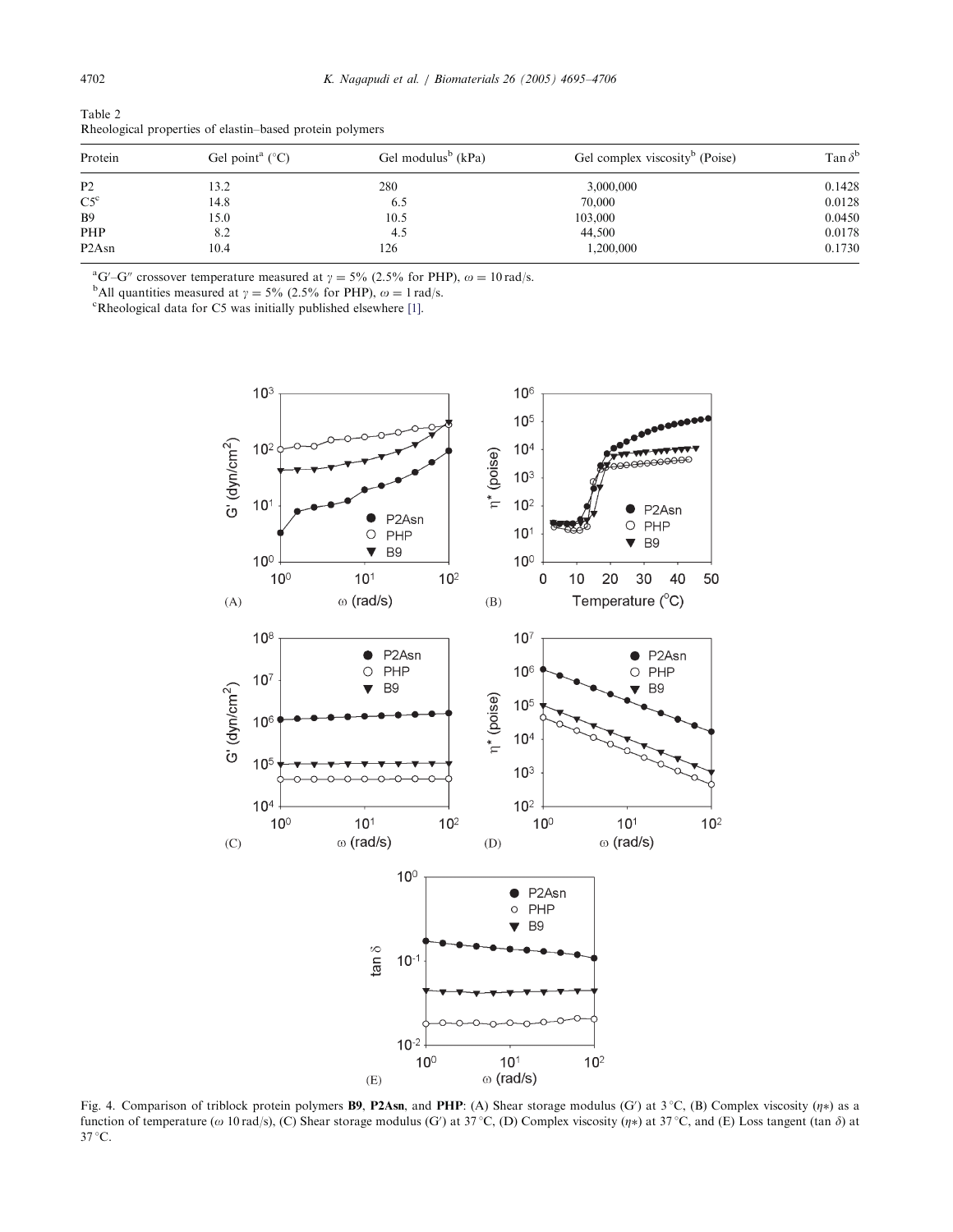protein systems demonstrated frequency-dependent viscosities and frequency-independent moduli consistent with the formation of firm gels comprised of strong virtual crosslinks (Figs. 1–3C). Temperature jump experiments from 3 to  $37^{\circ}$ C revealed that gelation was essentially instantaneous (Figs. 1–3D).

Notably, selected changes in midblock size and amino-acid sequence revealed significant changes in both viscoelastic and mechanical properties. For example, protein polymers B9 and C5 were designed with identical midblocks, comprised of  $(VPGVG)_{4}(VPGEG)$ repeat sequences. However, the B9 midblock was 50% larger in size than that of the C5 copolymer. Although B9 exhibited a small but noticeable increase in viscous behavior when compared to C5, as represented by an increase in tan  $\delta$  (Table 2), the rheological properties of both copolymers were quite similar. In contrast, the effect of an increase in midblock size was readily apparent in an analysis of uniaxial stress–strain behavior. Specifically, while little change was observed with respect to Young's modulus or ultimate tensile strength, strain at failure was substantially enhanced by an increase in midblock size (Fig. 5 and Table 3).

The triblock protein PHP contains a midblock consisting of APGGVPGGAPGGAPG repeat sequences and its properties are summarized in Fig. 2 and Table 2. Prior studies have suggested that protein polymers based upon repeats of the APGG sequence lack an inverse transition temperature, while those derived from VPGG monomer sequences have a transition temperature of approximately 55  $\mathrm{C}$  [4]. Thus, as a hybrid of both sequences, this midblock was expected to be conformationally flexible at  $37^{\circ}$ C. Moreover, in the absence of VPGVG repeats, this block alone would not be expected to display elastomeric properties. Nonetheless, as a consequence of virtual crosslink formation, the triblock protein PHP displayed elastomeric responses akin to C5 and B9. In addition, as evident by a significantly lower tan  $\delta$ , all of these proteins were much more elastomeric than P2, which was composed solely of plastic-like endblock sequences $\cdot$ Consistent with these rheological responses, uniaxial testing revealed that PHP exhibited a far greater compliance and extensibility than P2, albeit with reduced tensile strength. For example, a strain to failure of  $128 \pm 33\%$  was observed for **P2**, while values ranging between 500 and 1000% were observed for PHP, C5, and B9. These investigations serve to emphasize that considerable flexibility exists in the choice of midblock structure with retention of elastomer gel properties even in the absence of VPGVG repeat sequences.

The recombinant protein P2Asn was designed with repetitive VPGVG(VPNVG)4VPG sequences in the midblock. Asparagine (N) is a non-charged polar amino acid that was substituted for glycine in the third position of the VPGVG pentapeptide. In a manner analogous to



Fig. 5. Uniaxial stress–strain curves for elastin–mimetic protein block copolymers. The right hand  $\nu$ -axis is the stress scale for **P2**.

| Table 3                                                      |  |  |
|--------------------------------------------------------------|--|--|
| Uniaxial tensile behavior for elastin-based protein polymers |  |  |

| Protein        | Young's modulus | Tensile strength | Strain to failure |
|----------------|-----------------|------------------|-------------------|
|                | (MPa)           | (MPa)            | $($ %)            |
| P <sub>2</sub> | $16.65 + 4.55$  | $3.00 + 0.32$    | $128 + 33$        |
| C <sub>5</sub> | $0.05 + 0.01$   | $0.96 + 0.16$    | $822 + 97$        |
| R <sub>9</sub> | $0.03 + 0.01$   | $0.78 + 0.28$    | $1084 + 67$       |
| <b>PHP</b>     | $0.04 + 0.01$   | $0.31 + 0.13$    | $505 + 123$       |
| P2Asn          | $0.97 + 0.26$   | $0.22 + 0.04$    | $158 + 57$        |

a glycine to alanine substitution, analysis of rheological and mechanical properties revealed plastic-like deformation behavior in which irrecoverable deformation occurred in response to applied stress (Figs. 3 and 5). In this regard, the tan  $\delta$  measured for P2 and P2Asn was an order of magnitude greater than those values noted for either B9, C5, or PHP. Thus, when compared to other elastin–mimetic copolymers, both P2 and P2Asn are much less elastomeric and display considerable energy losses due to viscous dissipation in response to loading forces. Nonetheless, the tensile strength and modulus of P2Asn was significantly lower than P2, which demonstrates that the plasticity of **P2** can be moderated by the addition of a *hydrophilic* plastic-like midblock.

A comparative analysis of rheological behavior of these protein triblocks is provided in Fig. 4. At  $3^{\circ}C$ , the  $G'$  for aqueous protein solutions demonstrated a rank order of  $PHP > B9$  > P2Asn (Fig. 4A). The evolution of  $\eta$  as a function of temperature (Fig. 4B) showed that P2Asn exhibited the highest gel viscosity, although the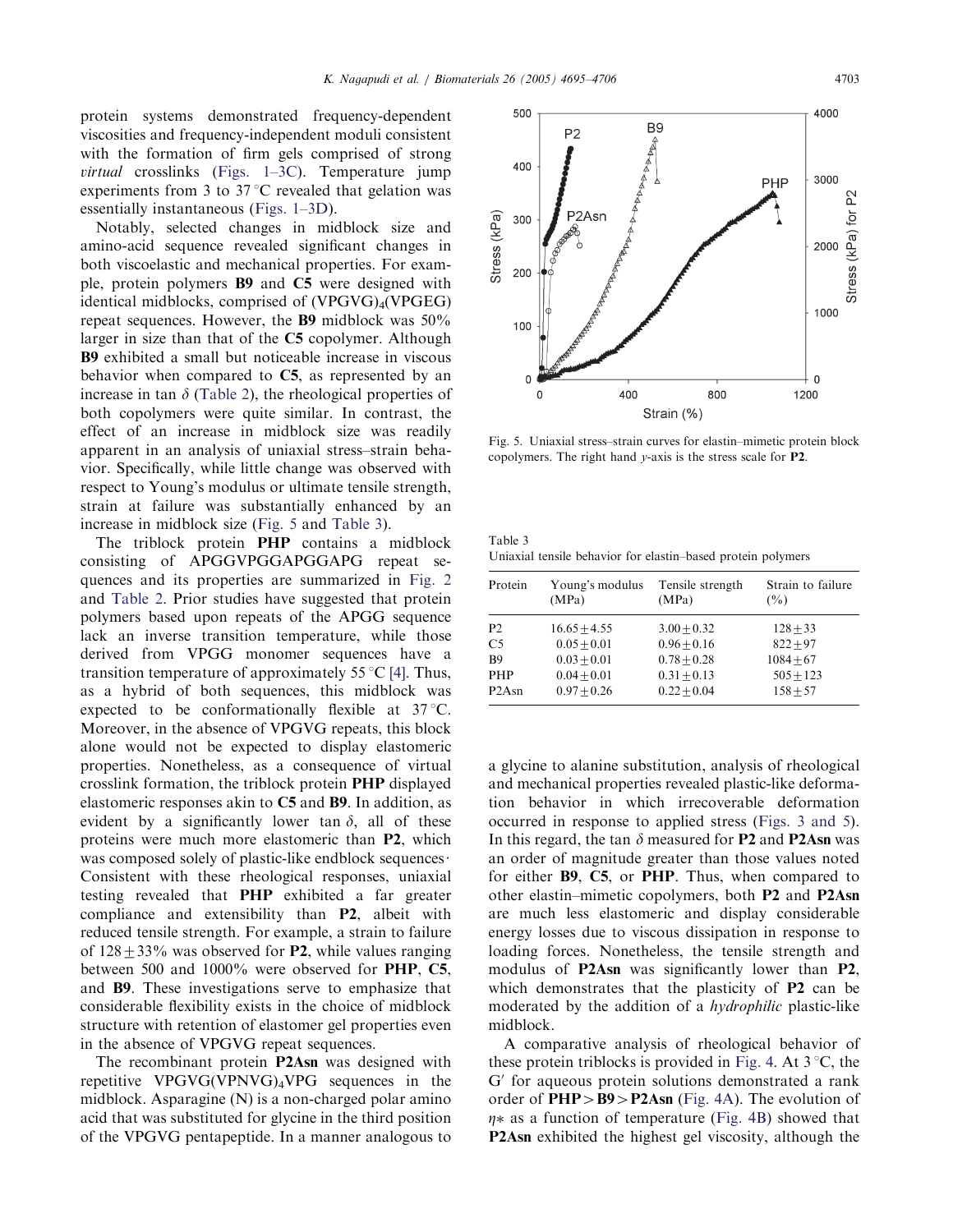onset of a maximum value for  $\eta$  was more gradual than that observed for B9 or PHP. After gelation, frequency-independent  $G'$  (Fig. 4C) and frequencydependent  $\eta$ \* (Fig. 4D) were observed consistent with the formation of hard gels. Moreover, comparison of  $G'$ in the gel state for these materials reveals a rank order of  $P2Asn > B9 > PHP$  that is the reverse order of that observed at  $3^{\circ}$ C. An analysis of tan  $\delta$ , as a measure of gel elasticity, illustrates a rank order of

 $PHP > B9 > P2 \sim P2Asn$  (Fig. 4E). These results serve to further illustrate that the elastic or plastic nature of protein gels and films can be tailored throughout a wide range of responses by relatively limited changes in chemistry, including midblock size or structure. Of note, gel storage moduli  $(G')$  reported in Table 2 compare with those reported for natural hydrogels, such as hyaluronan [26] and articular cartilage [27].



Fig. 6. SEM micrographs of fibers spun from a 10-wt% solution of **P2** in TFE were aquired at a magnification of  $2 \times (A)$  and  $10,000 \times (B)$ . Fibers spun from a 10-wt% solution of B9 in TFE were examined by SEM at a magnification of  $1000 \times (C)$  and  $10,000 \times (D)$ . Solutions of P2 and B9 in TFE generated uniform fibers in the range of 100–400 nm. Fibers spun from a 10-wt% solution of B9 in water were examined by SEM at a magnification of  $1000 \times$  (E) and  $5000 \times$  (F). Fibers with diameters ranging between 800 nm and 3 µm were observed.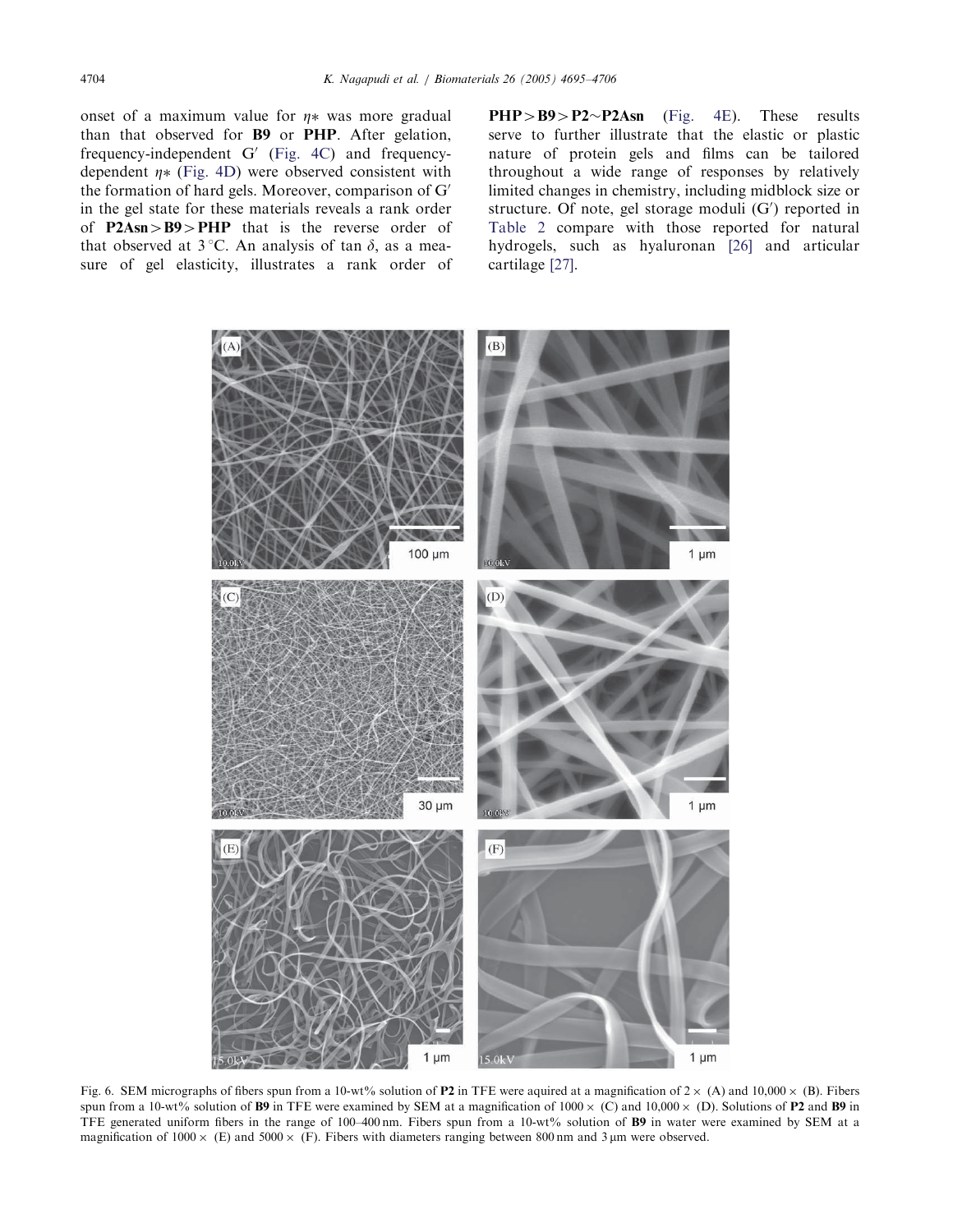# 3.4. High-resolution electron microscopy of protein copolymer fibers

In addition to gels and films, the fabrication of fibers would provide a useful starting point for generating protein scaffolds for tissue engineering applications. In this regard, electrospinning provides a convenient method for producing non-woven fabrics comprised of nanometer scale fibers. When dissolved in TFE, B9 does not exhibit an inverse transition temperature. Thus, TFE provided a convenient solvent for spinning protein fibers at room temperature. SEM micrographs revealed that uniform nanofibers in the diameter range of 100–400 nm could be produced by room temperature spinning of  $10-wt\%$  solutions of **P2** and **B9** in TFE (Fig. 6A–D). Recent studies from our group have revealed that protein polymer behavior can be manipulated by the control of interphase mixing between blocks through the selection of block selective or non-selective solvents [2]. For example, while hydrophobic endblocks undergo selective collapse in water over a temperature range of  $8-37$  °C, rheological testing demonstrates that this does not occur when protein polymers are dissolved in TFE. As a consequence, mixing of hydrophilic midblocks and hydrophobic endblocks is enhanced for protein gels formed from solutions produced in TFE while limited for those generated from aqueous solution. This has a profound effect on material properties, which is described in detail elsewhere [2]. Thus, in order to fully exploit the available range of mechanical properties that is afforded by these copolymers, fiber spinning was also explored from aqueous solution. Since aqueous solutions of these triblock copolymers gel at room temperature, effective fiber spinning was accomplished by spinning at  $5^{\circ}$ C into a heated chamber whose temperature could be controlled from 23 to  $60^{\circ}$ C. SEM micrographs of fibers produced from a 10-wt% solution of B9 in water showed nanofibers with diameters ranging from  $800 \text{ nm}$  to  $3 \mu \text{m}$ , which were considerably larger than those produced from TFE (Fig. 6E and F). At an identical concentration of B9, solutions in TFE displayed a lower viscosity at  $23^{\circ}$ C than aqueous protein solutions at  $5^{\circ}C$ , which may have contributed to the formation of smaller diameter fibers.

# 4. Conclusions

Recombinant DNA synthesis was employed to produce viscoelastic protein triblock copolymers containing chemically distinct midblocks. Significantly, in response to selected midblock structures, these materials have the capacity to display a broad range of mechanical responses ranging from plastic to elastic when examined as hydrated gels and films. Moreover, electrospinning proved a feasible strategy for creating protein fibers and fabrics. While TFE facilitated room temperature spinning, temperature-dependent electrospinning allowed use of aqueous solutions, which may allow access to alternate microphase separated structures and, if so desired, would also permit the addition of bioactive compounds that would otherwise be inactivated by organic solvents. The range of properties exhibited by these materials in combination with their easy processability establishes a useful starting point for examining the utility of this new class of protein triblock copolymer in a variety of soft prosthetic and tissue engineering applications.

#### 5. Supporting information

Sequential residue assignments derived from <sup>1</sup>H NMR and  $^{13}$ C NMR spectroscopic data measured at  $4^{\circ}$ C are available for polypeptides P2, B9, C5, PHP, and P2Asn.

## Acknowledgments

This work was supported by grants from the NIH and NSF.

#### Appendix A. Supporting information

The online version of this article contains additional supplementary data. Please visit doi:10.1016/j.biomaterials.2004.11.027.

#### References

- [1] Wright ER, McMillan RA, Cooper A, Apkarian RP, Conticello VP. Thermoplastic elastomer hydrogels via self-assembly of an elastin–mimetic triblock polypeptide. Adv Fun Mater 2002; 12:149–54.
- [2] Nagapudi K, Brinkman WT, Liesen J, Thomas BS, Wright ER, Haller C, Wu X, Apkarian RP, Conticello VP, Chaikof EL. Protein-based thermoplastic elastomers. Macromolecules 2005;38: 345–54.
- [3] Urry DW. Physical chemistry of biological free energy transduction as demonstrated by elastic protein-based polymers. J Phys Chem B 1997;101:11007–28.
- [4] Urry DW, Luan C- H, Harris CM, Parker TM. In: McGrath K, Kaplan D, editors. Protein-based materials. Boston: Birkhäuser; 1997. p. 133–78.
- [5] Legge NR, Holden G, Schroeder HE, editors. Thermoplastic elastomers. New York: Hanser; 1987.
- [6] Spontak RJ, Patel NP. Thermoplastic elastomers: fundamentals and applications. Curr Opin Coll Interface Sci 2000;5:334–41.
- [7] Wright ER, Conticello VP. Adv Drug Deliv Rev 2002;54:1057–73.
- [8] McMillan RA, Lee TAT, Conticello VP. Rapid assembly of synthetic genes encoding protein polymers. Macromolecules 1999; 32:3643–8.